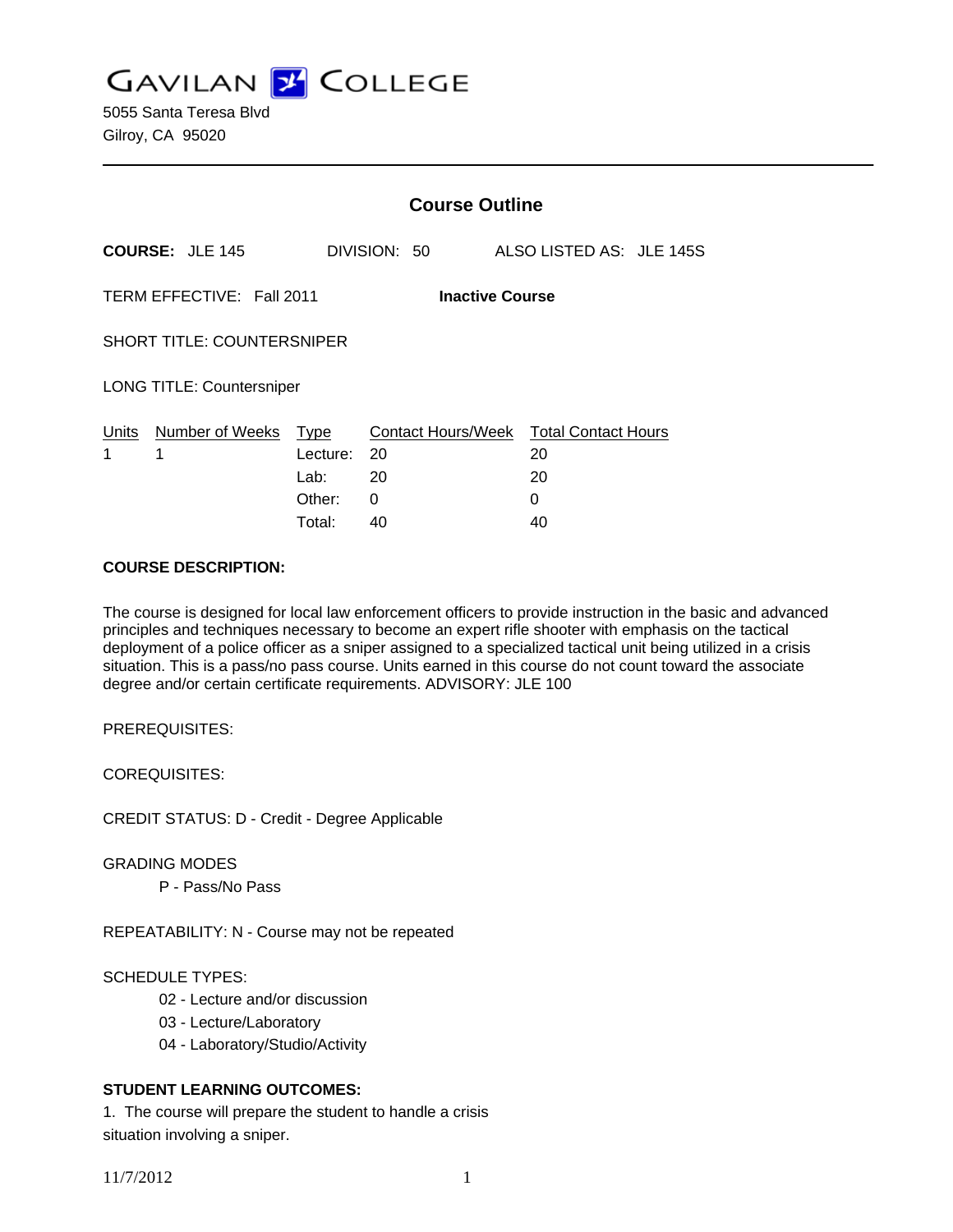### **CONTENT, STUDENT PERFORMANCE OBJECTIVES, OUT-OF-CLASS ASSIGNMENTS**

Inactive Course: 09/26/2011

- 1 I. Registration and orientation
- A. Class roster
- B. Distribution of class materials
- 1. Sniper manual
- 2. Rifle data book
- C. Discuss course content and outline
- D. Course objectives and student demonstrated
- required skills
- 1 II. Video cassette on "Sniping" by USMC
- A. Discuss contents and military concepts

present in cassette

- 1 III. Individual sniper equipment
- A. Sniper rifle with scope
- B. Uniform
- C. Miscellaneous equipment
- 2 IV. Rifle Maintenance and Accuracy
- A. Cleaning equipment necessary and techniques

to be used

- B. Rifle bedding methods
- C. Rifle action types
- D. Rifle barrels
- E. Rifle stocks
- F. Rifle scopes
- G. Rifle tune-up techniques for accuracy
- 2 V. Basic rifle marksmanship concepts
- A. Breathing
- B. Trigger control and release
- C. Eye and sight system
- D. Rifle Grip
- E. Follow through
- 2 VI. Rifle shooting positions
- A. Standing off-hand
- B. Kneeling
- C. Sitting
- D. Prone
- E. Various supported positions
- 2 VII. Field craft and sniper team concepts
- A. Camouflage
- 1. Individual
- 2. Equipment
- B. Cover and concealment
- C. Movement techniques
- D. Selection of sniper position
- E. Observation techniques
- F. Intelligence gathering techniques and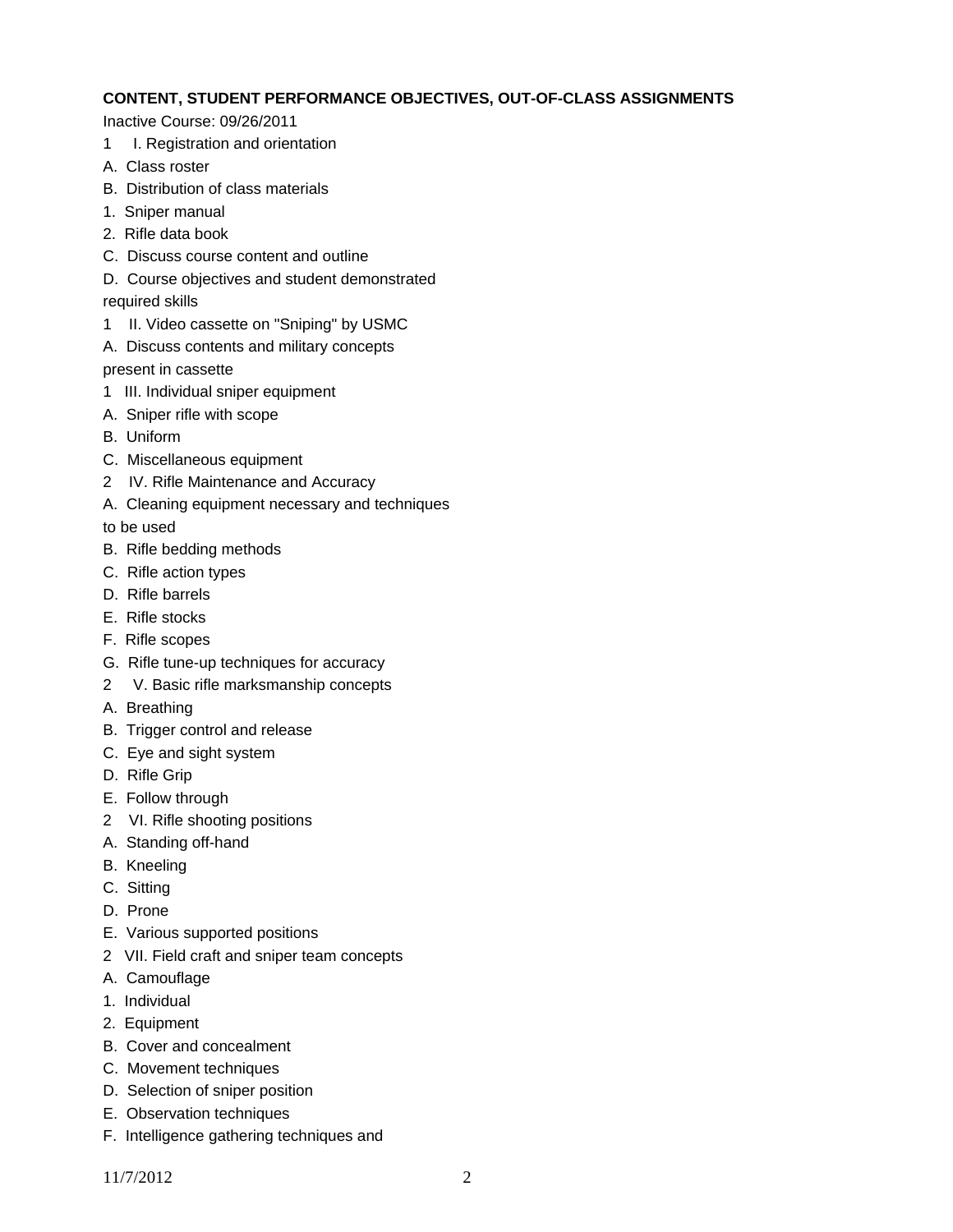recording techniques

- G. Secondary positions
- H. Selection of routes and escape procedures
- I. Anti-sniping firing techniques
- 4 VIII. Rifle Ballistics
- A. Rifle caliber choices
- B. Relative stopping power index for various

calibers

- C. Rifle trajectory tables
- D. Wind deflection
- E. Range Estimation Techniques
- F. Wind force and direction techniques
- G. Uphill and downhill shooting techniques
- H. Mirage
- I. Moving target leads
- J. Rifle zero tables
- 1 IX. Rifle Date Book
- A. Appropriate dope entries
- B. Rifle zero and sight-in techniques
- C. Call shots
- D. Cold barrel shots
- 1 X. Target location
- A. Human brain areas
- B. Vital body areas
- 2 XI. Dry-Firing and Snaping-in on Various Positions
- 6 XII. Rifle Zero and Sight-In at Range
- 4 XIII. Rifle Firing from Positions at Range
- A. Standing at 100 yards
- B. Kneeling at 100/200 yards
- C. Sitting at 100/200 yards
- D. Prone at 100/200 yards
- E. Prone support at 100/200/300 yards
- 4 XIV. Night Firing Course (Range)
- A. Illumination at 100/200 yards
- B. Non-illumination at 100 yards
- 4 XV. Rifle Firing and Observation Problems at Range
- A. Firing at 100 yards at shapes and colors
- B. Firing at 200 yards at shapes and colors
- C. Target identification problems at 100 yards
- 4 XVI. Rifle Firing at Moving Targets at Range
- A. Firing at 100 yards
- B. Firing at 200 yards
- 2 XVII. Rifle Proficiency Test at Range
- A. Rifle Five Shot Group Size at 100/200 yards
- B. Rifle times fire at head target 100/200 yds
- C. Rifle time fire at body target 300 yards
- D. Rifle moving target body shot at 100/200 yards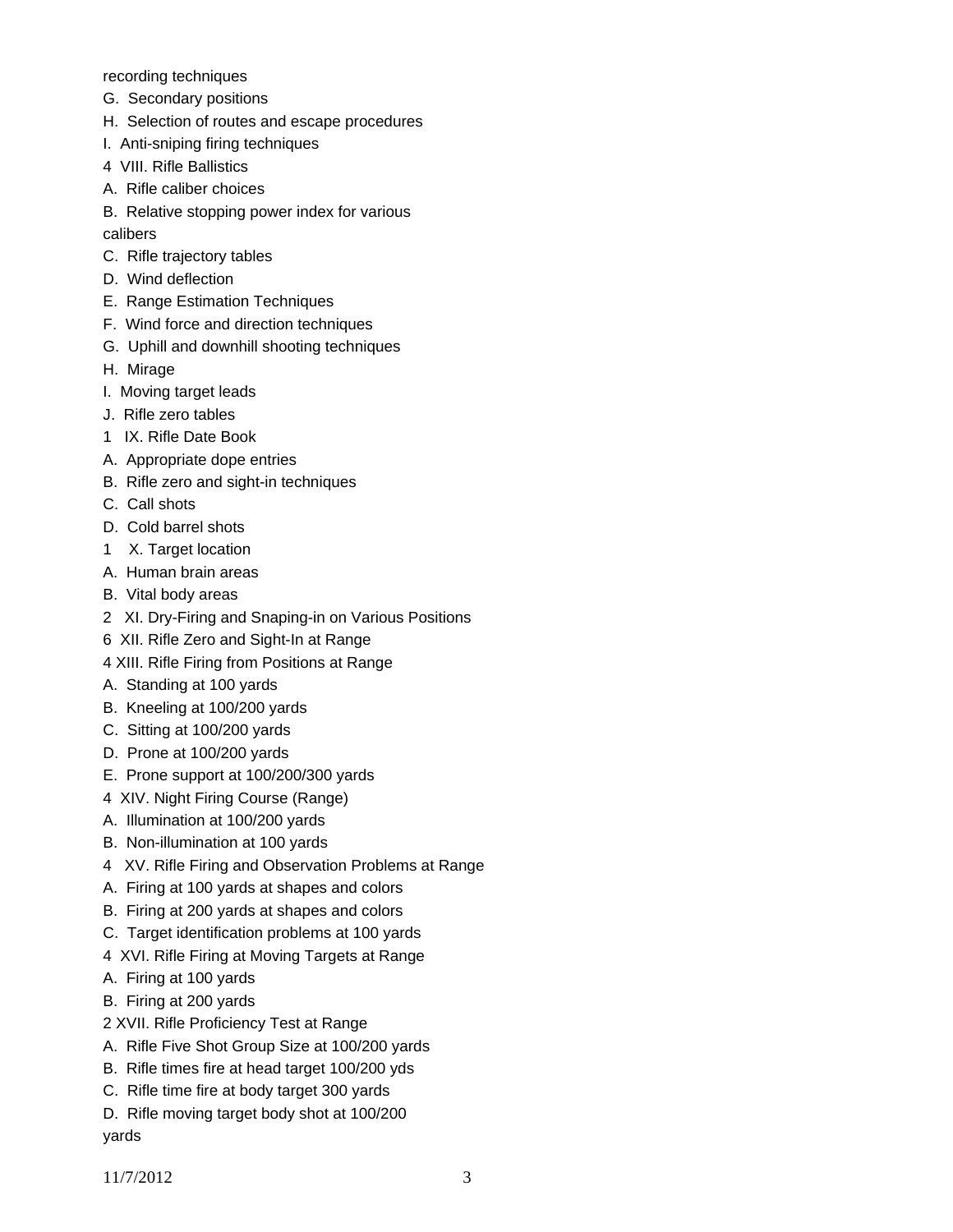1 XVIII. Course Critique and Written Examination COURSE OBJECTIVES:

The following major course objectives have been established:

1. Introduce basic rifle marksmanship concepts.

2. Introduce the art of sniping, field craft and sniper team equipment.

3. Discuss and evaluate sniper rifles, individual and sniper team equipment.

4. Increase individual knowledge of rifle ballistics and weapon maintenance.

5. Obtain and demonstrate proper rifle zero and sight-in.

6. Achieve accurate demonstrated rifle proficiency with scope sighted weapon at 100, 200 and 300 yards.

7. Develop and demonstrate one-shot hit capability at head size targets at 100 and 200 yards, and body vital areas at 300 yards.

8. Establish individual and team training programs for continued and increased rifle sniping proficiency.

## **METHODS OF INSTRUCTION:**

Lecture, discussion or demonstration, practical field problems.

Course evaluation by student evaluations, peer evaluations, and course coordinator evaluation.

## **METHODS OF EVALUATION:**

This is a degree-applicable course, but substantial writing assignments are NOT appropriate, because the course primarily: Involves skill demonstrations or problem solving The problem-solving assignments required: None The types of skill demonstrations required: Class performance Performance exams The types of objective examinations used in the course: None Other category: None The basis for assigning students grades in the course: Writing assignments: 0% - 0% Problem-solving demonstrations: 0% - 0% Skill demonstrations: 100% - 100% Objective examinations: 0% - 0% Other methods of evaluation: 0% - 0%

## **REPRESENTATIVE TEXTBOOKS:**

# **ARTICULATION and CERTIFICATE INFORMATION**